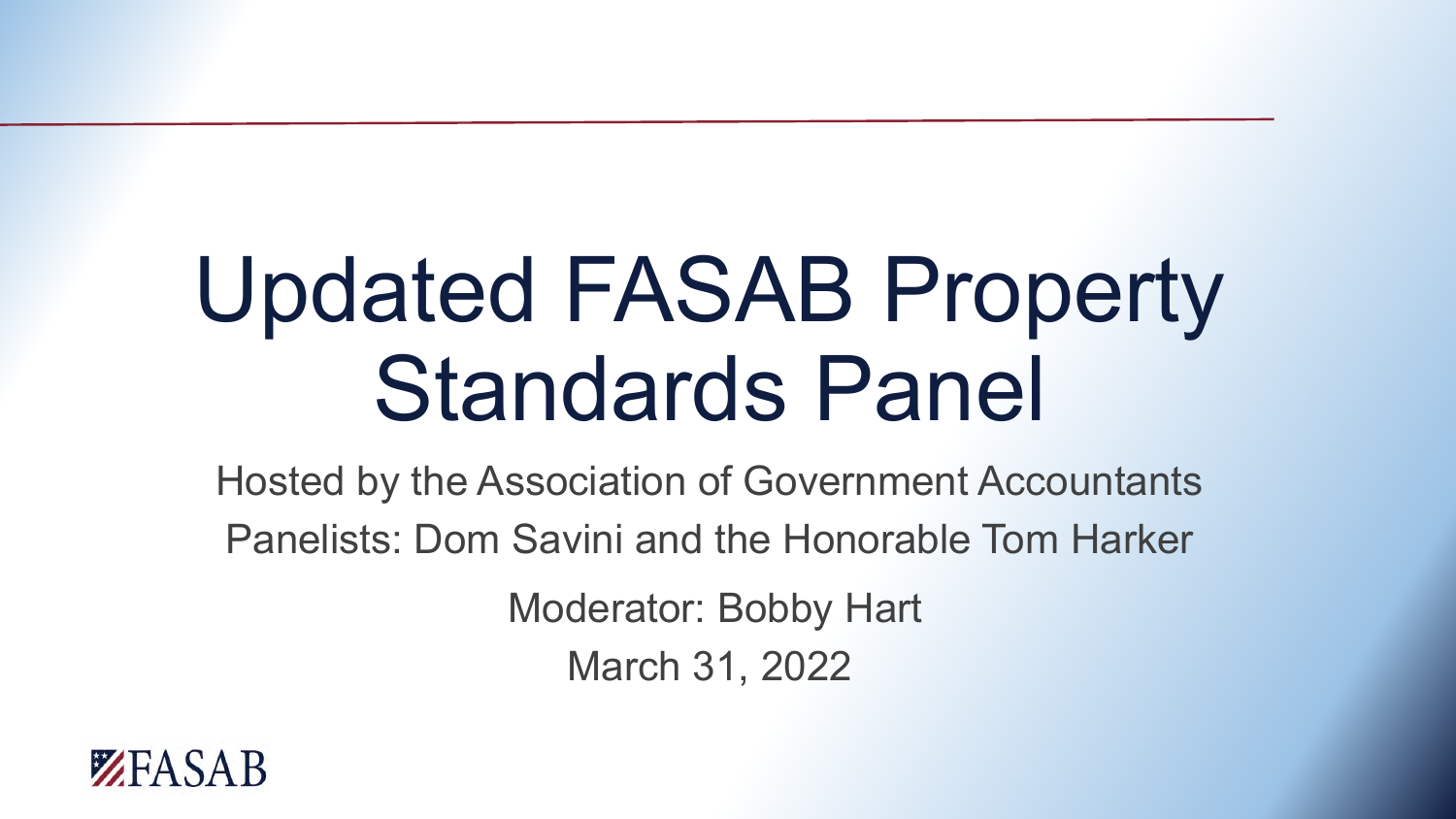### Panel Agenda

1. The Standard-Setting Process: Collaborations, Education & Outreach



2. Overview of Recent Property Standards and Projects



## **Tom Harker**

Assistant Director, Federal Accounting Standards Advisory

**Dom Savini**

**Panelists**

**Panelists**

Board (FASAB)

Former Acting Secretary of the Navy

3. Agency Views on Implementation



#### **Moderator**

**Bobby Hart** Managing Director, EY

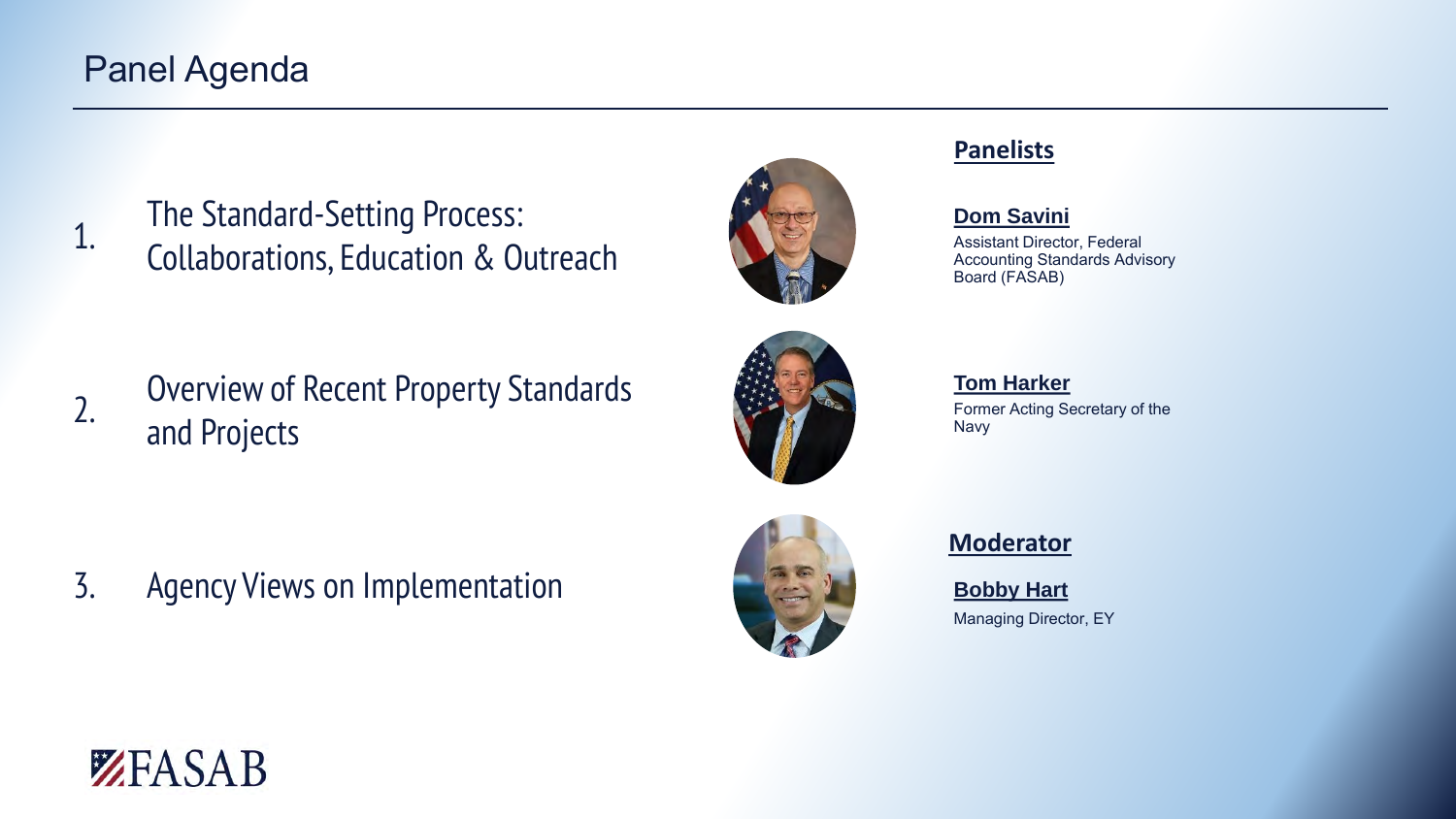## Polling Question #1

- Communicating GAAP-based financial information should:
	- a) Ensure auditability
	- **b) Help users assess how reporting objectives are being met**
	- c) Be limited to financial flows
	- d) Tailored to meet discrete user needs

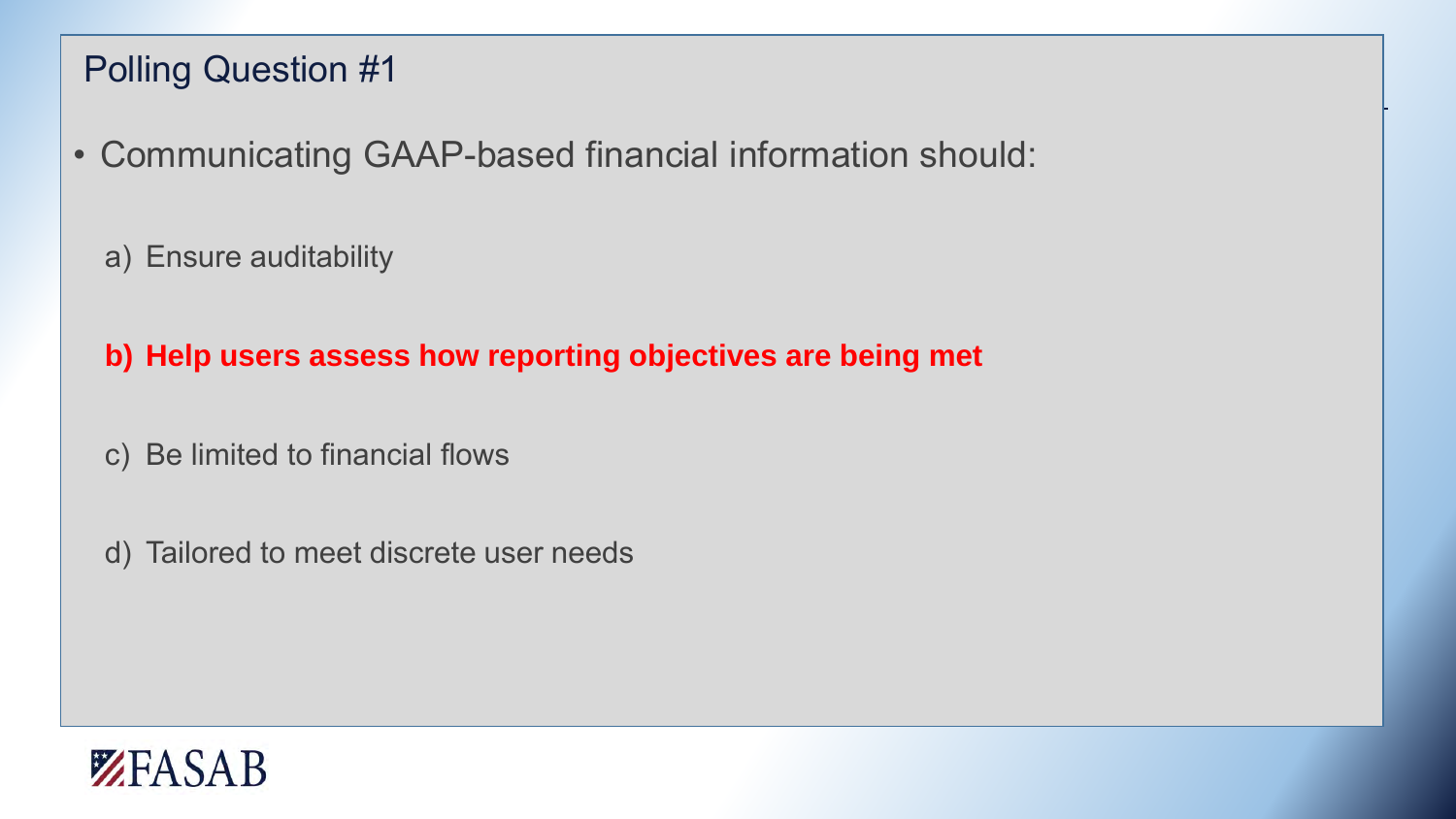## The Standard-Setting Process

## Collaboration, Education & Outreach

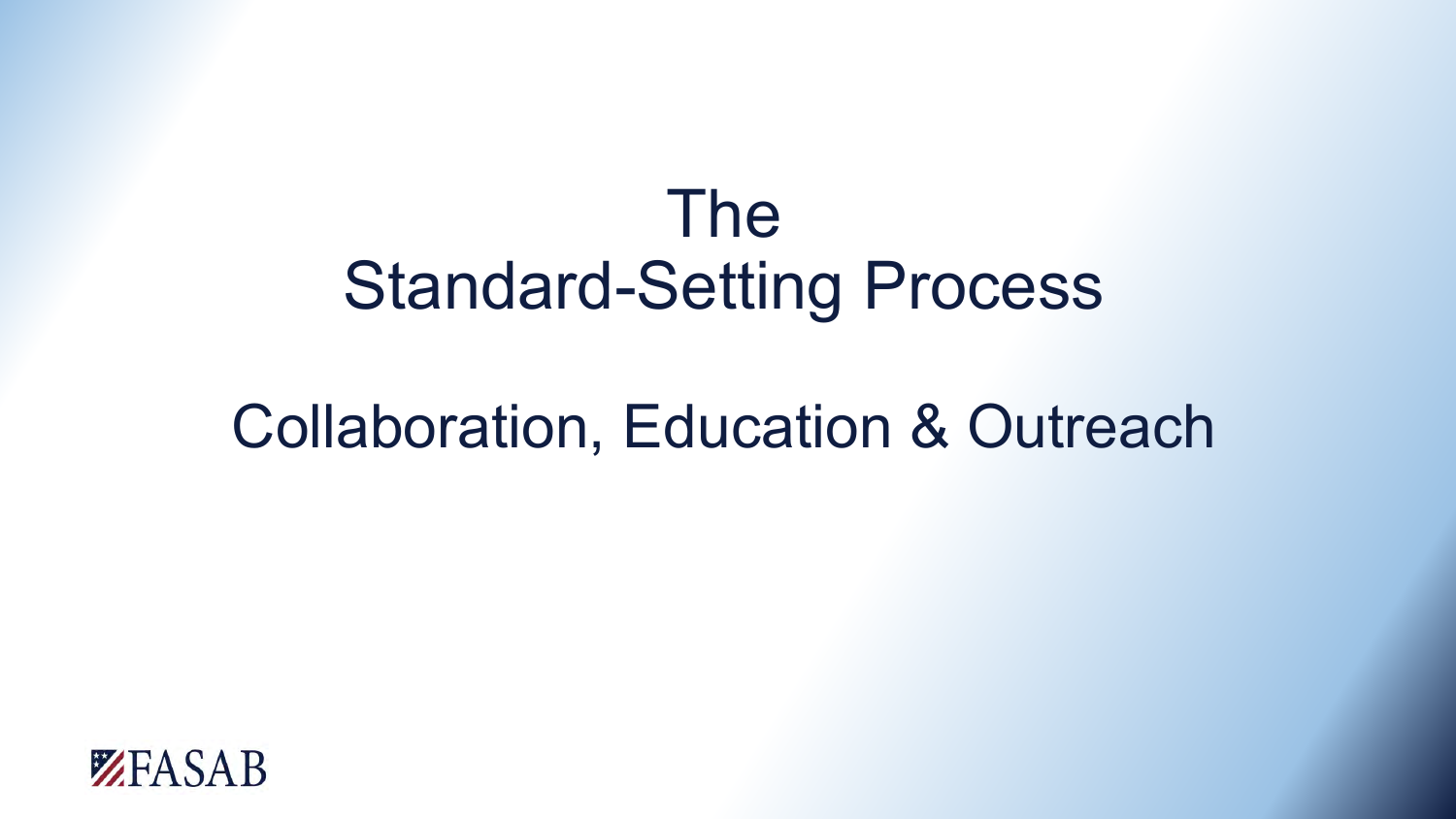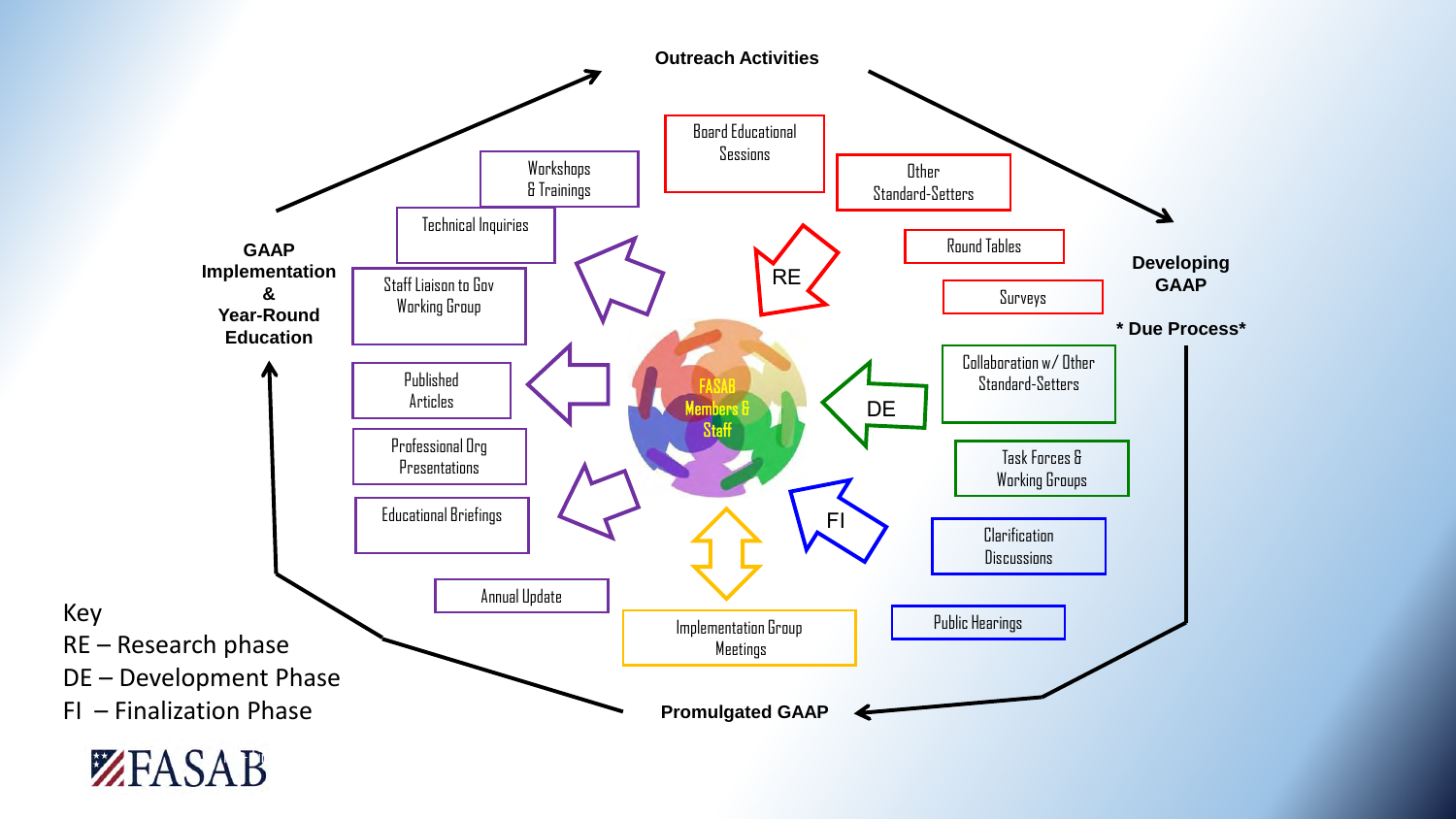# Balancing Costs & Benefits In Standards

Whose costs and whose benefits are we taking about any way?

- The Push Users' information needs define financial reporting
- The Pull Standards influence practitioner behavior and activities towards reporting objectives



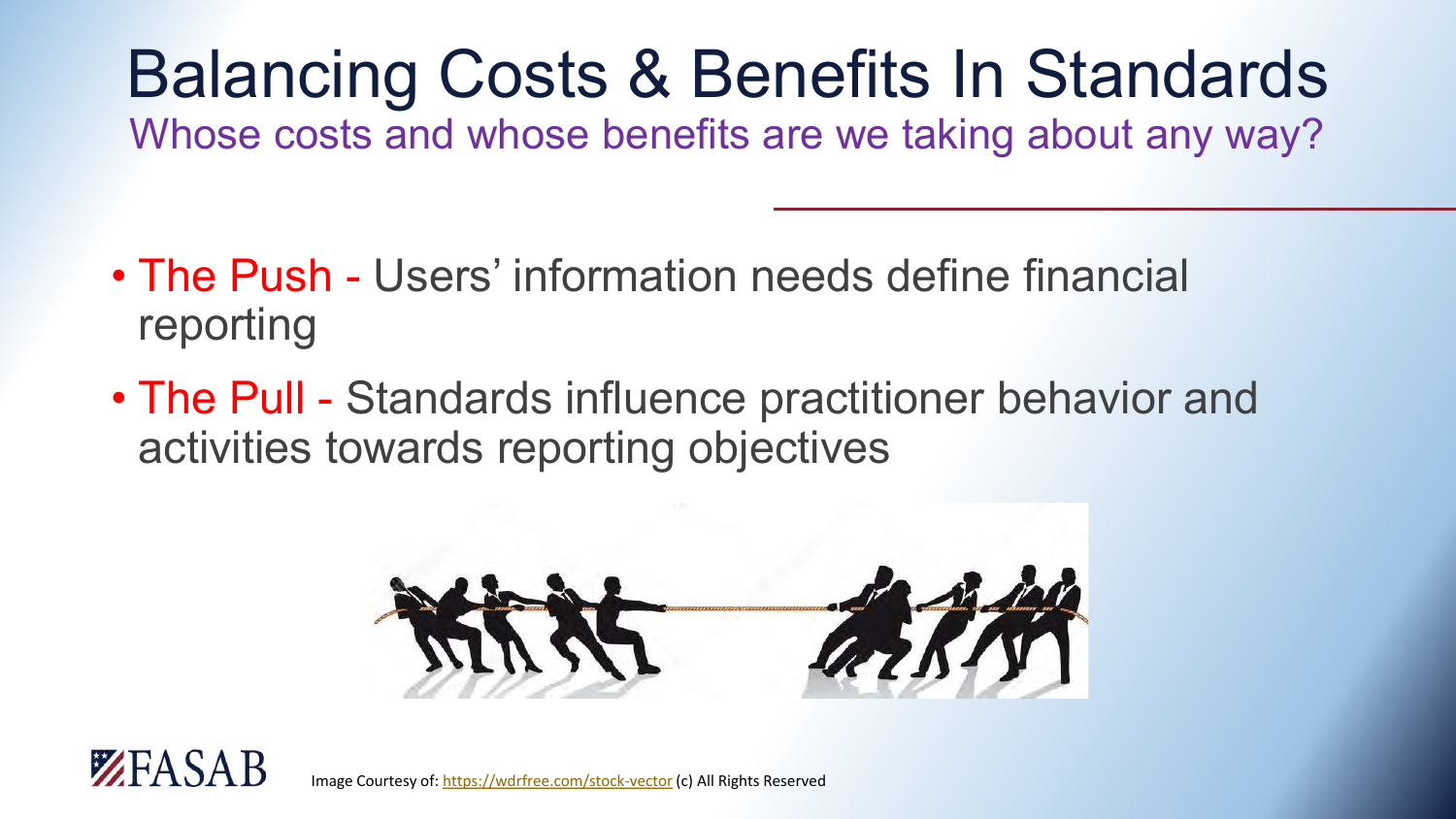## Cost vs. Benefit: Agency Point-of-View SFFAS 59 (Land) Example April 2017, Tab D

Option B would have required all Land to be measured at Fair value



ZEASAB

**Agency Cost Benefit Constraints** 

Accounting and financial reporting cannot satisfy every need for information and accountability. For many purposes, other information sources and other techniques to maintain and demonstrate accountability are either essential or may be more cost effective.<sup>15</sup> Table 4.0 and Table 4.1 analyze the two broad options in connection to the cost benefit constraint from preparer and user perspectives, respectively.

| Table 4.0                                                                        |
|----------------------------------------------------------------------------------|
| Selecting an Appropriate Measurement Attribute – Agency Cost Benefit Constraints |

| Criteria                                                           | <b>Broad</b><br><b>Option A</b> | <b>Broad</b><br><b>Option B</b> | Comments                                                                                                                                                                                                                                                                                                                                                |
|--------------------------------------------------------------------|---------------------------------|---------------------------------|---------------------------------------------------------------------------------------------------------------------------------------------------------------------------------------------------------------------------------------------------------------------------------------------------------------------------------------------------------|
| Agency<br><b>Perspective</b><br>Cost-benefit<br><b>Constraints</b> | <b>Questionable</b><br>effect   | <b>Negative-</b><br>effect      | Option A – Although costs incurred to gather and<br>display NFI will be incurred especially if NFI<br>needs to be disclosed in the Notes or as part of<br>RSI, they could be offset by the benefits gained<br>from not having to report land values on the<br>balance sheet.                                                                            |
|                                                                    |                                 |                                 | However, a word of a caution is in order. Option<br>A assumes that associated costs to remove land<br>from the balance sheet (that is, staff (re)training,<br>changes to agency business policies and<br>processes, and financial module IT systems<br>changes), are negligible.                                                                        |
|                                                                    |                                 |                                 | Option B - Costs incurred to gather and display<br>NFI may exceed agency benefits especially if NFI<br>needs to be disclosed in the Notes or as part of<br>RSI. For the agency, this is an added burden<br>causing a negative effect with no apparent<br>agency benefit.                                                                                |
|                                                                    |                                 |                                 | For either option – Effort and related costs to<br>assign monetary values (apart from symbolic or<br>token amounts) for land held for disposal can be<br>expected to be negligible because such<br>valuations are typically Congressionally required;<br>i.e., in most cases costs to fair value land will be<br>incurred regardless of what we decide. |

Image Courtesy of: [www.andreaharrn.co.uk](http://www.andreaharrn.co.uk/) © All Rights Reserved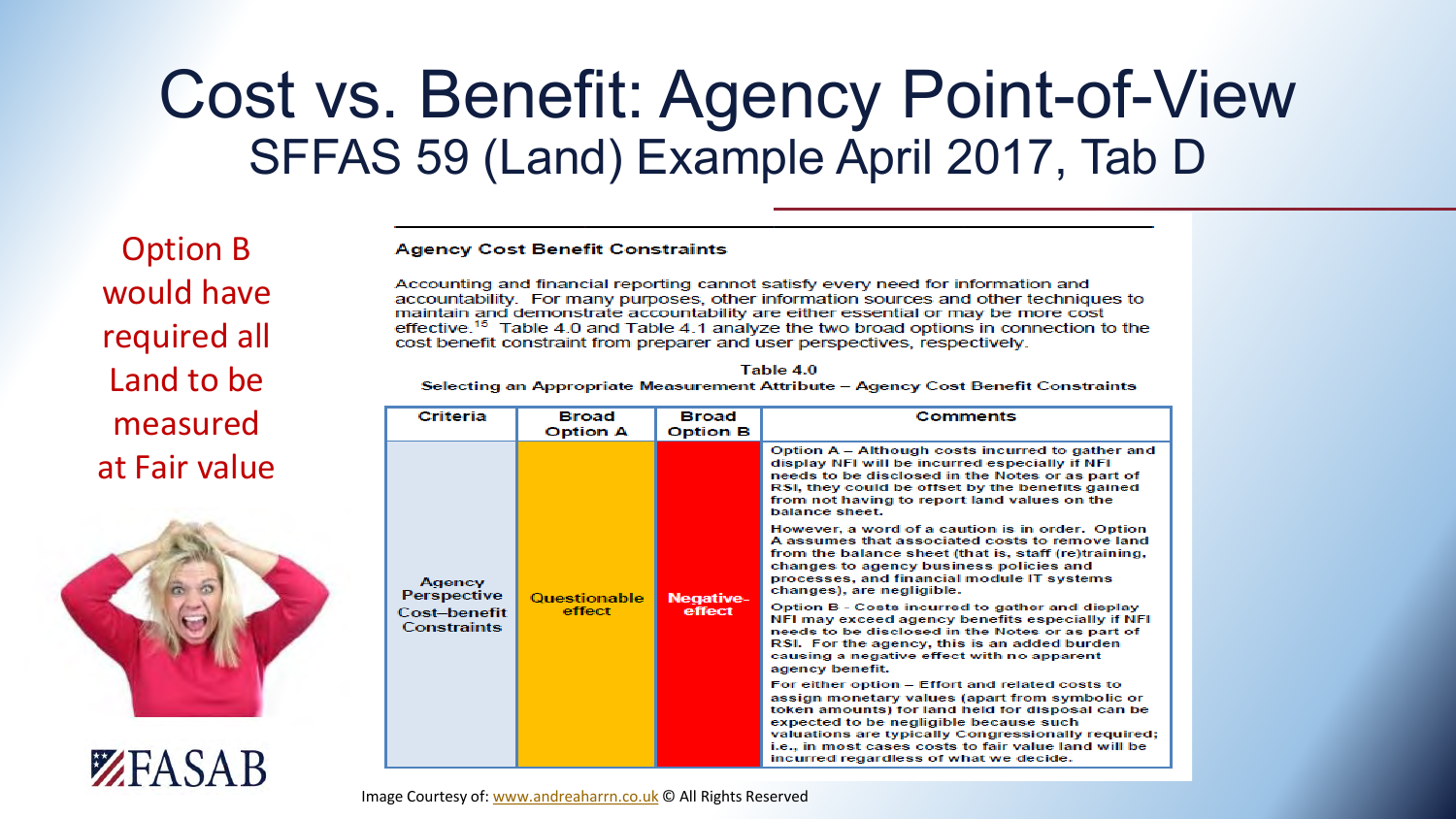## Cost vs. Benefit: User Point-of-View SFFAS 59 (Land) Example April 2017, Tab D

#### **User Cost Benefit Constraints**

Table 4.1 Selecting an Appropriate Measurement Attribute - User Cost Benefit Constraints

| Criteria                                                         | <b>Broad Option</b><br>Α                                                 | <b>Broad Option</b><br>в                                                 | <b>Comments</b>                                                                                                                                                                                                                                                                                                          |
|------------------------------------------------------------------|--------------------------------------------------------------------------|--------------------------------------------------------------------------|--------------------------------------------------------------------------------------------------------------------------------------------------------------------------------------------------------------------------------------------------------------------------------------------------------------------------|
| <b>User</b><br>Perspective<br>Cost-benefit<br><b>Constraints</b> | Positive-effect:<br>user benefits<br>expected to<br>exceed user<br>costs | Positive-effect:<br>user benefits<br>expected to<br>exceed user<br>costs | For either option - Users will not incur a<br>significant loss of information<br>(historical cost) but stand to gain<br>significant benefits from the<br>identification of NFI and valuation of<br>land held for disposal.<br>Incorporation of NFI may also help<br>increase reader appeal and broaden the<br>user-base. |

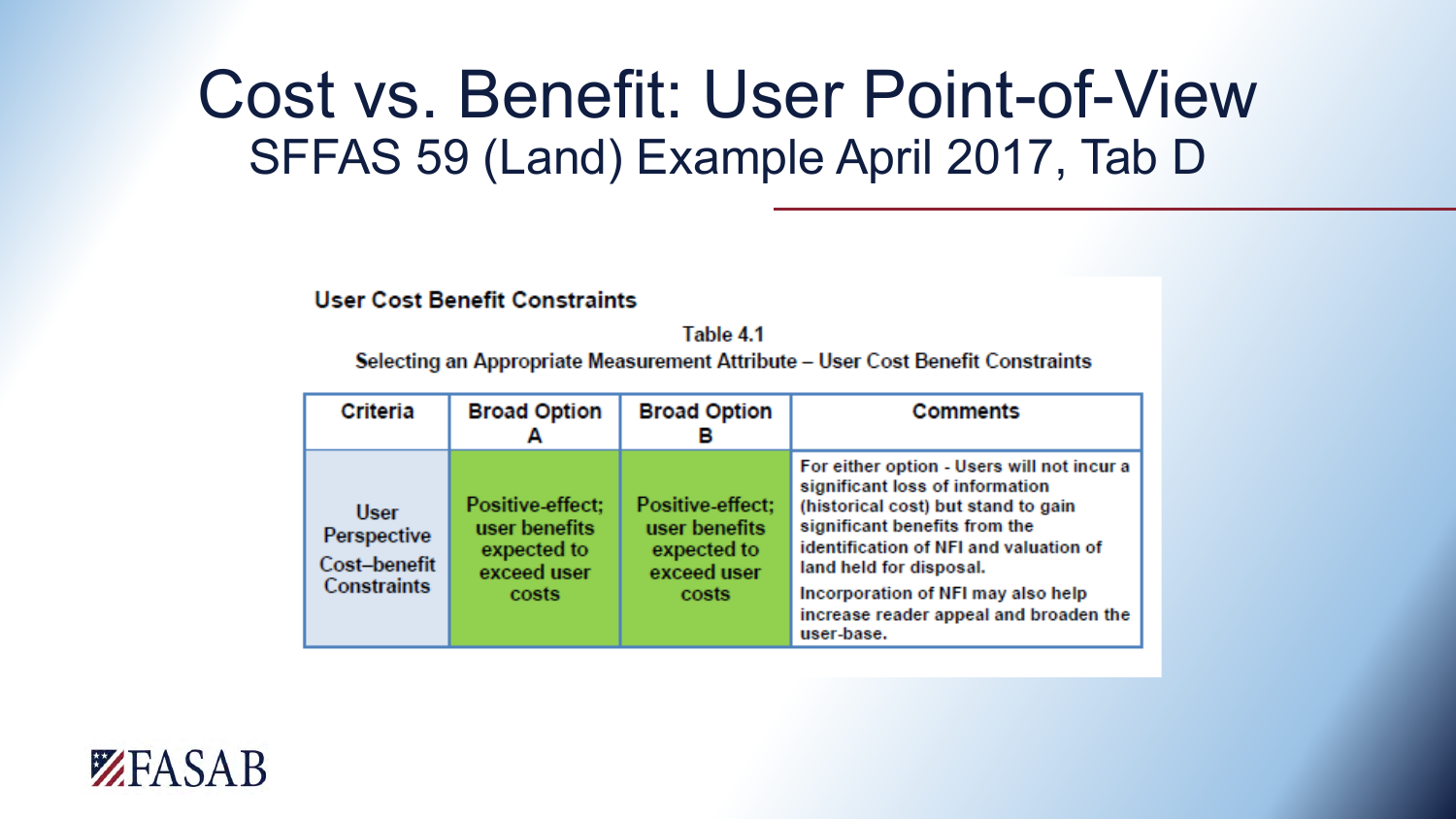## Parity between U.S. Standards-Setters



to meet obligations.

**Stakeholders**: The citizenry, legislative and oversight bodies, and investors and creditors.

**Stakeholders**: Resource Providers such as investors and donors.

ZEASAB

#### **Stakeholders:**

Internal and external users; citizens and intermediaries.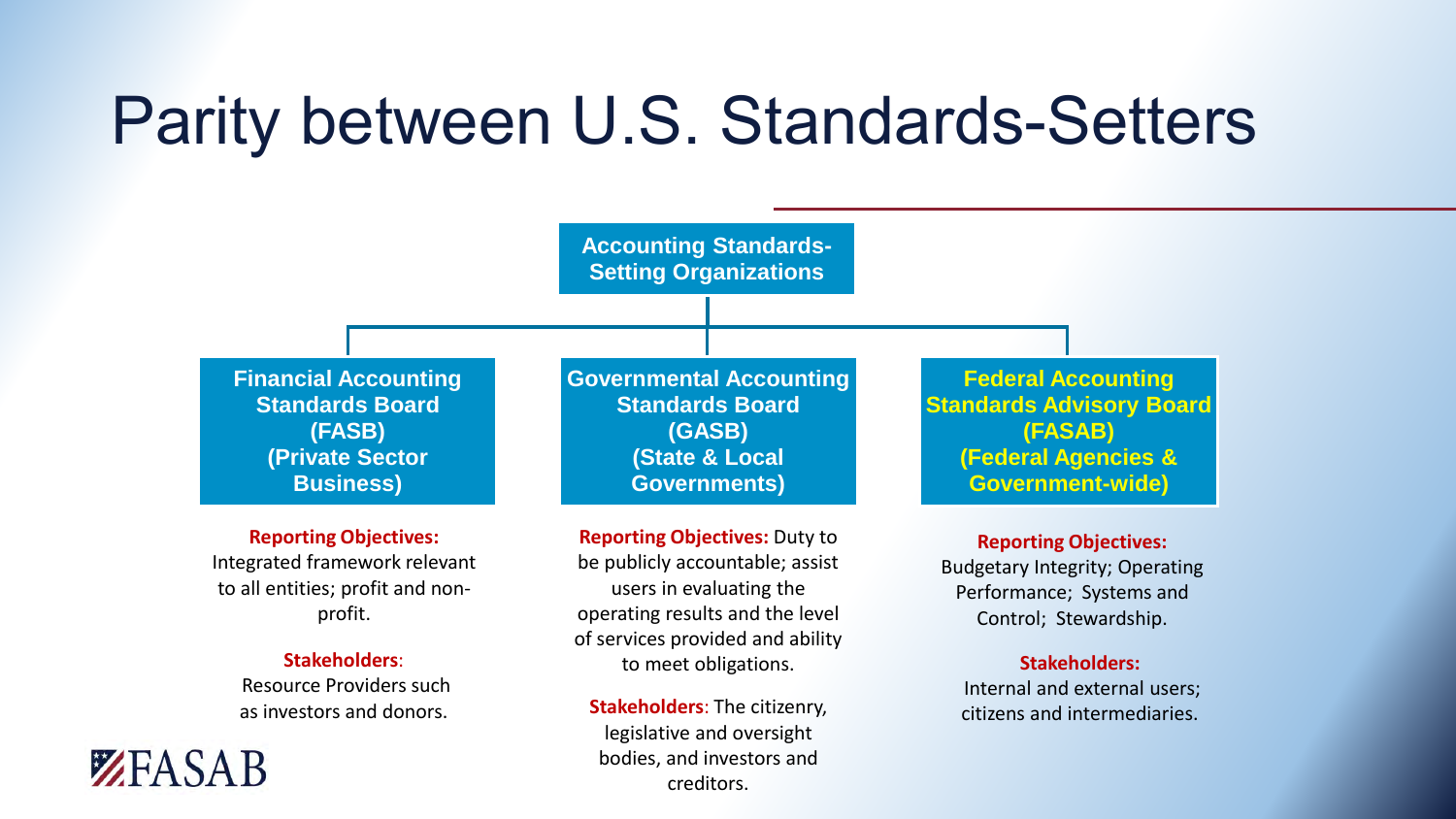## Polling Question #2

- In cases where a heritage asset serves two purposes, the HA asset should be considered a multi-use heritage asset if the predominant use of the asset is in general government operations.
	- a) TRUE (SFFAS 29, paragraph 18)
	- b) FALSE

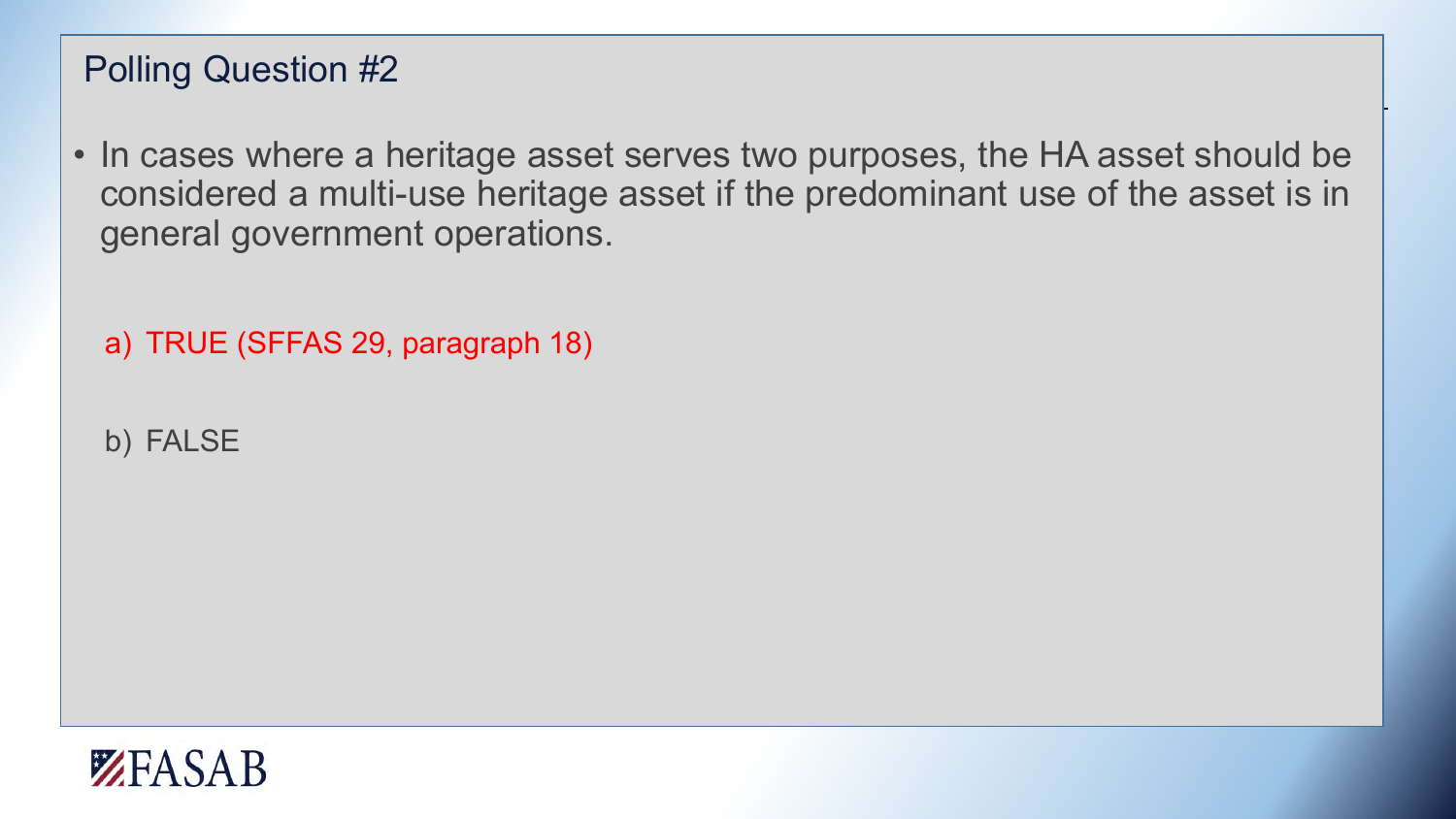### Overview of Recent Property Standards and Projects

- Leases "the Topic So Nice, we Discussed it Thrice...and then Once Again"
	- SFFAS 54: Leases: An Amendment of Statement of Federal Financial Accounting Standards (SFFAS) 5, Accounting for Liabilities of the Federal Government, and SFFAS 6, Accounting for Property, Plant, and Equipment
	- SFFAS 57: Omnibus Amendments 2019
	- SFFAS 58: Deferral of the Effective Date of SFFAS 54, Leases
	- SFFAS 60: Omnibus Amendments 2021: Leases-Related Topics
- SFFAS 59: Accounting and Reporting of Government Land
- Climate-Related Financial Reporting
- Intangible Assets

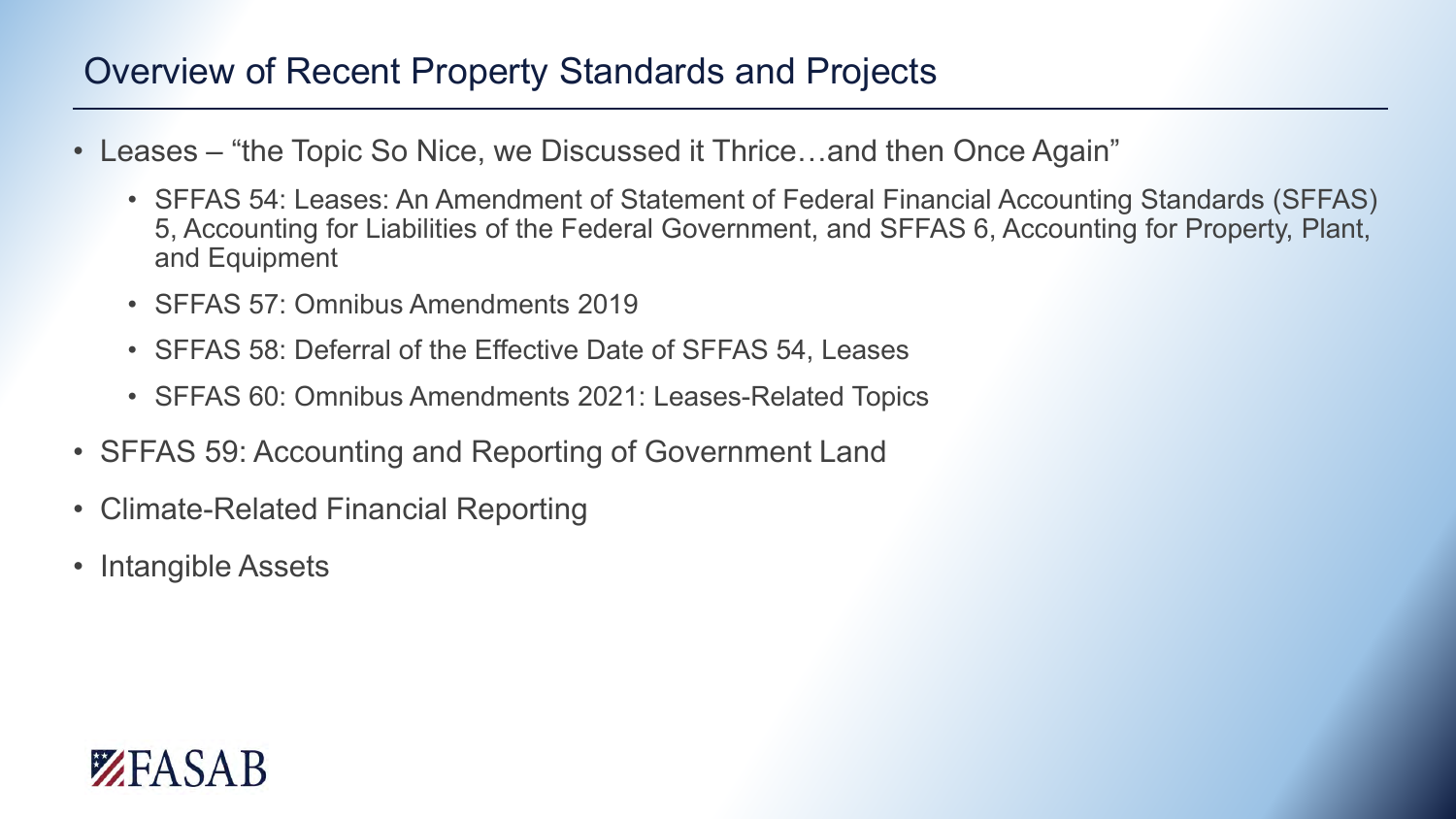### Leases

- SFFAS 54 Moved away from lease capital lease/operating lease paradigm to short-term lease/lease/intragovernmental lease paradigm
- SFFAS 57 Addressed capital and operating lease terminology usage across handbook
- SFFAS 58 Moved adoption to periods beginning after September 30<sup>th</sup>, 2023; maintained no early adoption.
- SFFAS 60 Language clean-up across standards, and clarified that a short-term lease was nongovernmental.



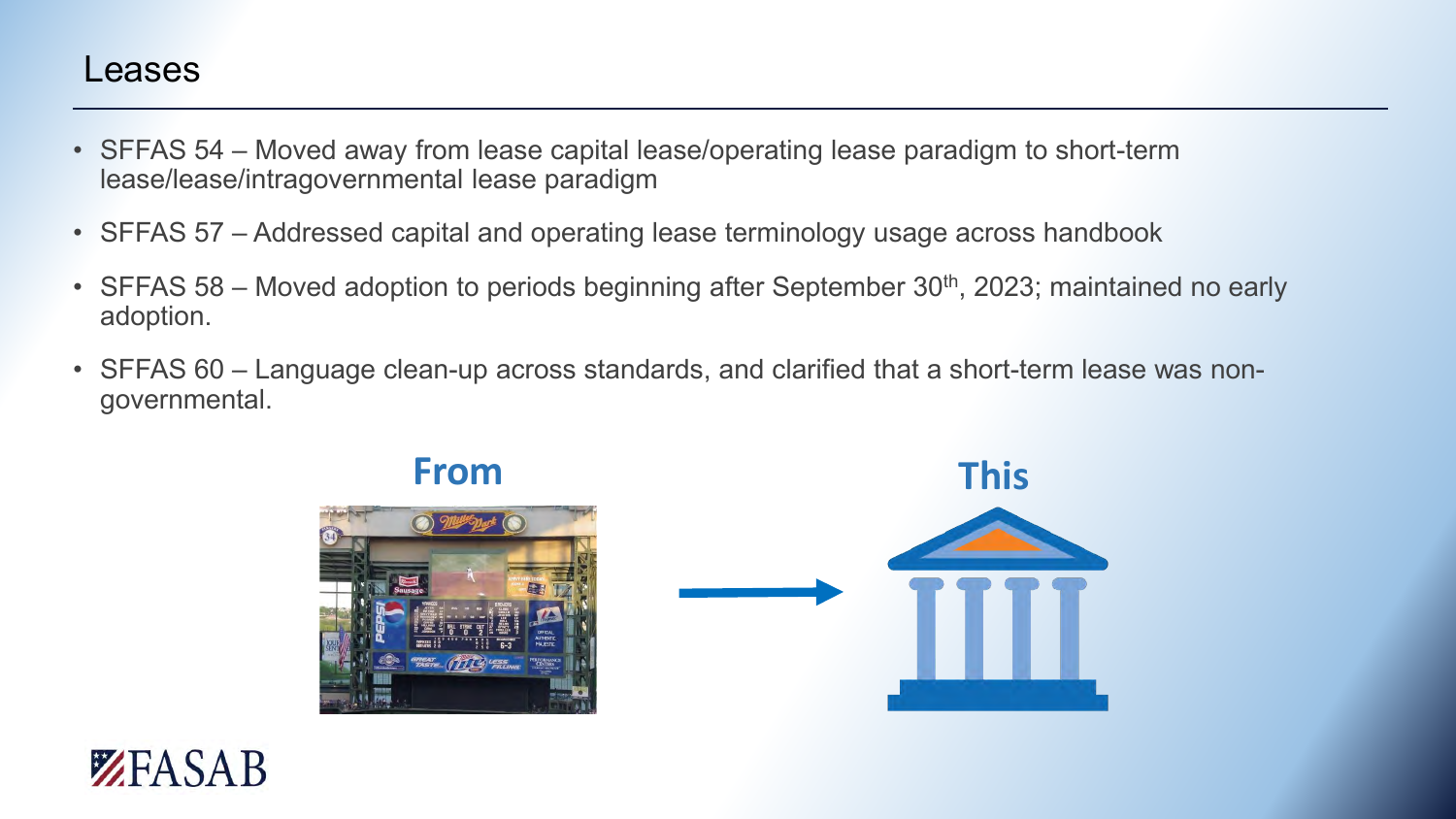- Amended six standards (6, 7, 29, 32, 42, and 50)
- Land and permanent land rights are considered general PP&E, but not capitalized
- Temporary land rights (for a specified period of time) shall be depreciated/amortized
- Disclosures

ZEASAR

- Concise statement & explanation of tie to mission
- Brief description of policies
- Assigned to one of three sub-categories based on predominant use (in est. acres)
- Acres held for disposal or exchange
- Description of types of rights

|              |                                                                                                                                                                                                                                                                                                                                                                                   |                                                                                                                                                                                  |                                                                    | Early Implementation of Land De-recognition NOT Allowed |                           |
|--------------|-----------------------------------------------------------------------------------------------------------------------------------------------------------------------------------------------------------------------------------------------------------------------------------------------------------------------------------------------------------------------------------|----------------------------------------------------------------------------------------------------------------------------------------------------------------------------------|--------------------------------------------------------------------|---------------------------------------------------------|---------------------------|
|              |                                                                                                                                                                                                                                                                                                                                                                                   | SFFAS 59 Paragraphs 6 through 12                                                                                                                                                 | <b>Effective Date for G-PP&amp;E</b><br><b>Land De-recognition</b> |                                                         |                           |
|              | For FYs 2022/2023 GAO plans to develop and issue audit guidance for<br>auditing total acreage and acreage by predominant use sub-categories. For<br>FYs 2023 and 2024 identification of preparation and audit challenges and for<br>FY 2025 the Board plans to complete its assessment of remaining<br>implementation issues before the RSI requirements transition to the notes. | Paragraphs 4, 5, 13, and 14<br>apply. Remove G-PP&E<br>Land from Balance Sheet.<br>Entities may continue to<br><b>Disclose</b><br><b>Historical/Acquisition Cost</b><br>in Notes |                                                                    |                                                         |                           |
|              | <b>Entity RSI Presentation</b>                                                                                                                                                                                                                                                                                                                                                    |                                                                                                                                                                                  |                                                                    |                                                         | <b>Basic Presentation</b> |
| <b>FY'21</b> | <b>FY'22</b>                                                                                                                                                                                                                                                                                                                                                                      | FY '23                                                                                                                                                                           | <b>FY'24</b><br><b>4 Year Implementation Window</b>                | <b>FY '25</b>                                           | <b>FY'26</b>              |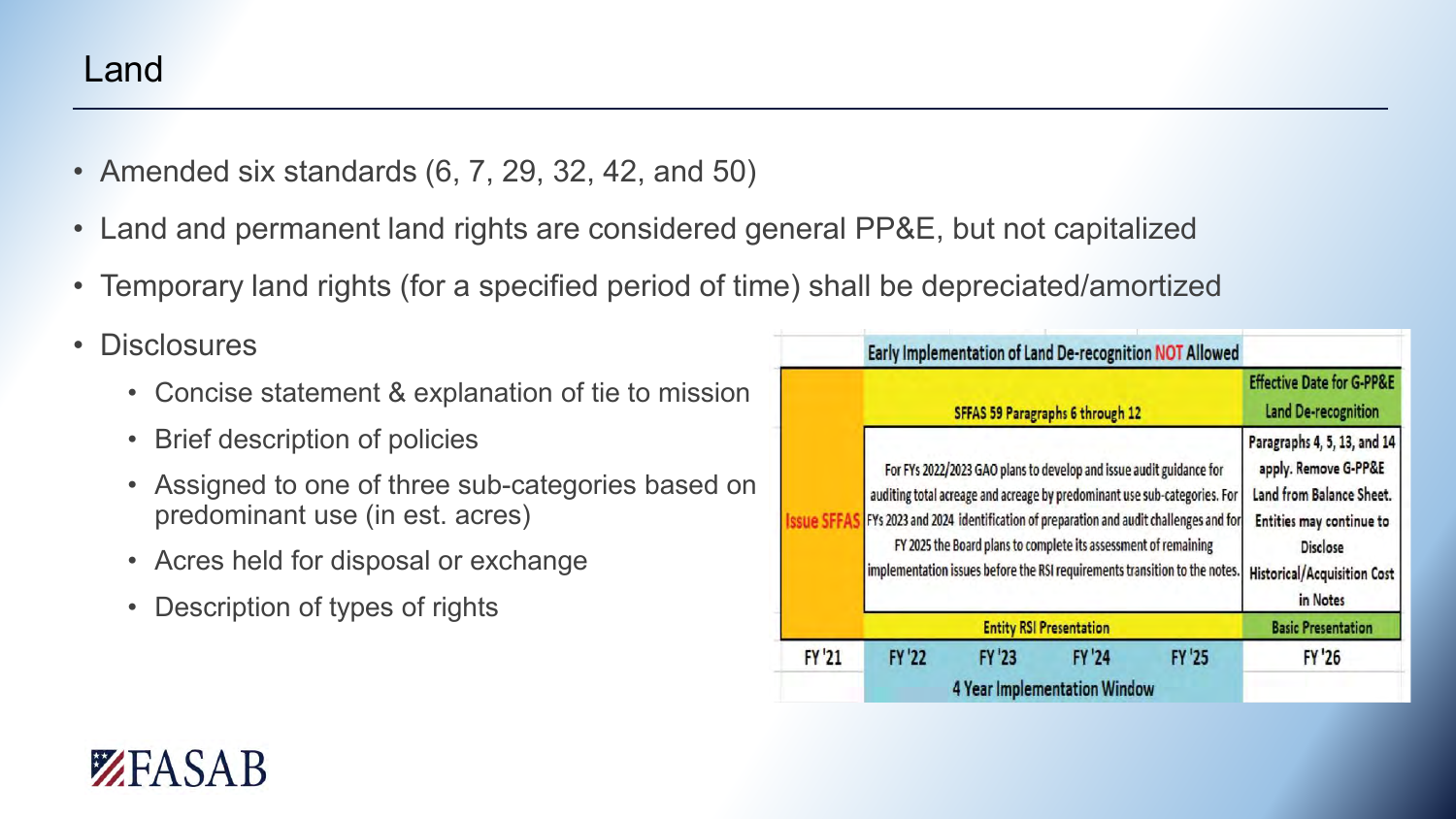## **Climate-Related Financial Intangible Assets Reporting**

Objective: Provide guidance for reporting entities on reporting the financial impact of climate-related matters in financial statements

### Next Steps:

ZEASAB

- 1. Board will prepare implementation guidance on existing standards with no amendments.
- 2. Board will then review standards for any necessary amendments.

### Objectives:

- 1. Develop updates for software reporting guidance
- 2. Develop a working definition of intangible assets for the Board's internal use
- 3. Further assess the costs vs. benefits of developing reporting guidance for intangible assets

**Status: Staff is currently working with a task** force on the first two objectives while the third objective is on standby.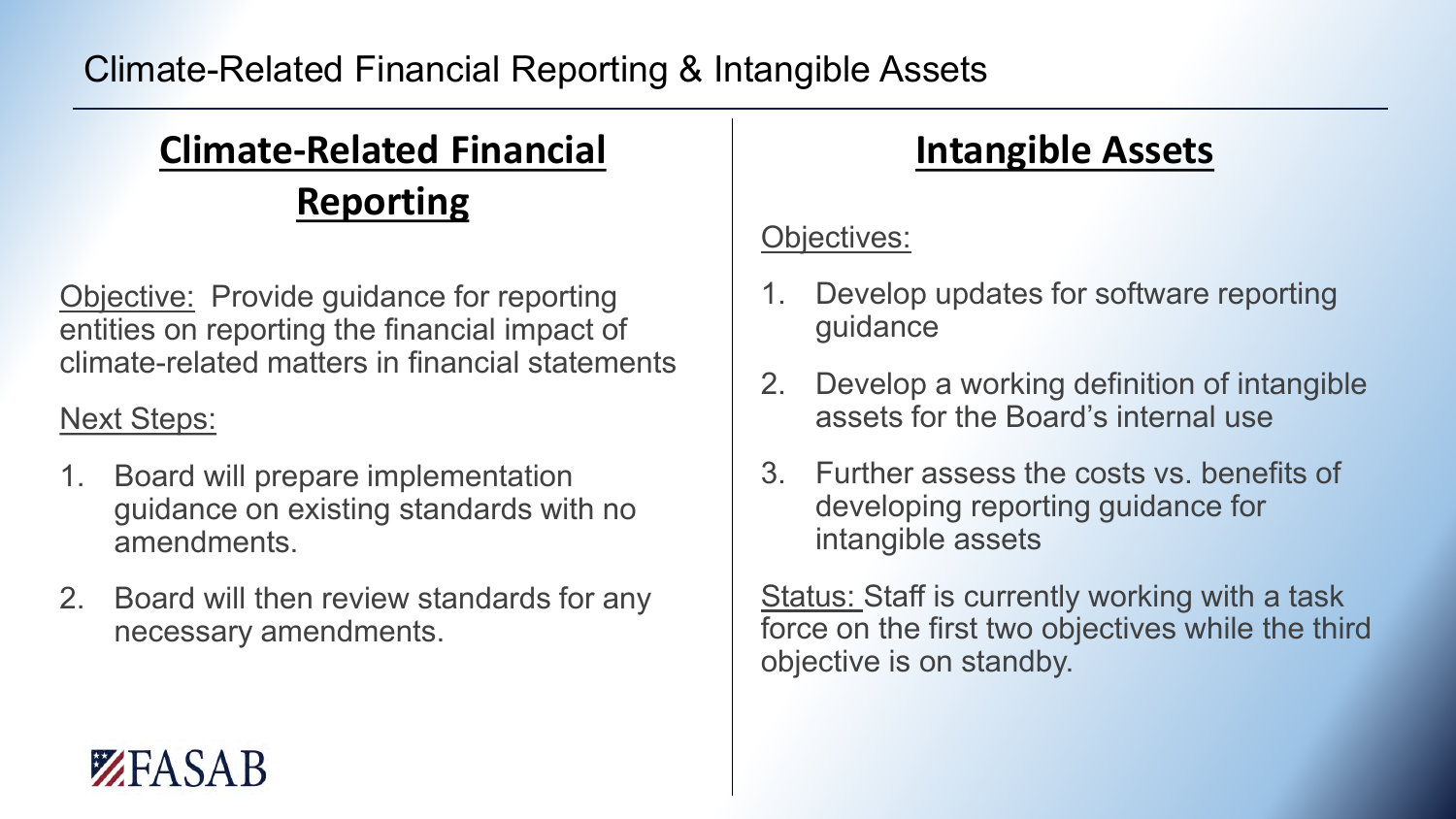## Polling Question #3

- Governments are increasingly using innovative approaches to partnering with non-governmental entities and, as a result, accrue many benefits. However, P3 arrangements may:
	- a) Result in recognizing contingent assets
	- b) Obscure costs and results
	- c) Overstate contingent liabilities
	- d) Obscure costs, risks, and results

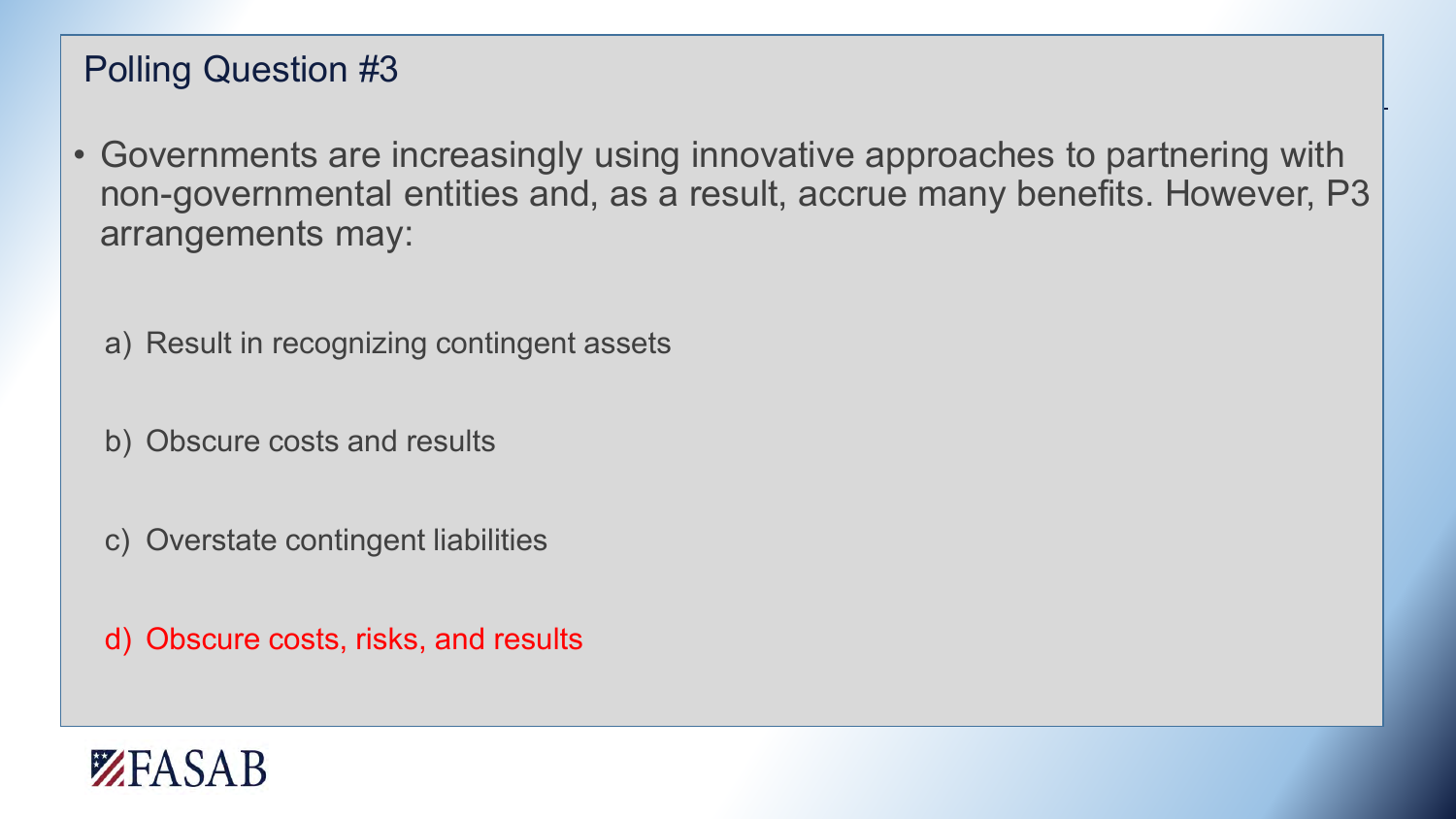### Agency Views on Implementation









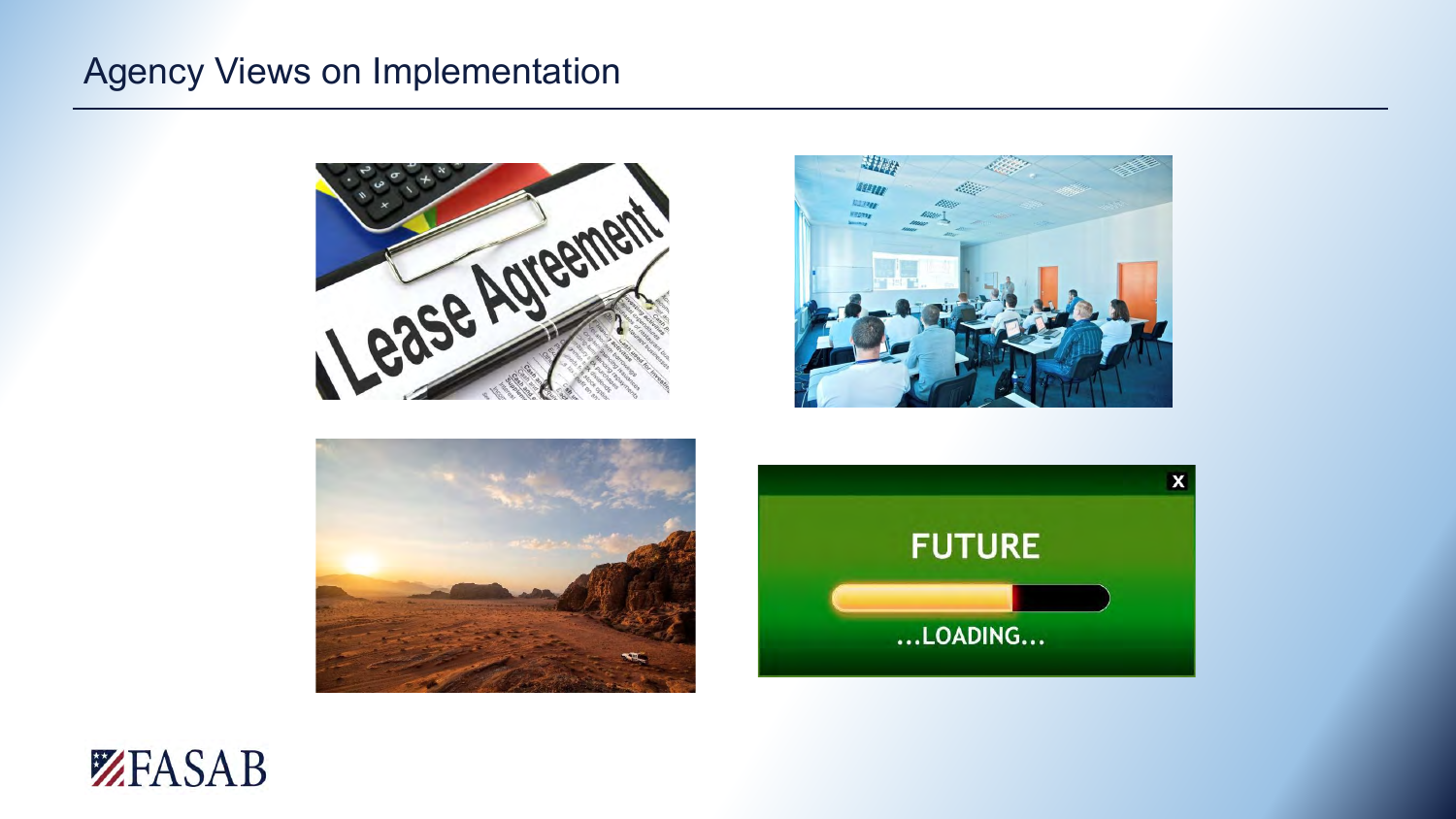## Polling Question #4

- What occurred chronologically first?
	- a) CFO Act
	- b) Formation of Federal Accounting Standards Advisory Board (FASAB)
	- c) GAO renaming to "Government Accountability Office"
	- d) Formation of Governmental Accounting Standards Board (GASB)

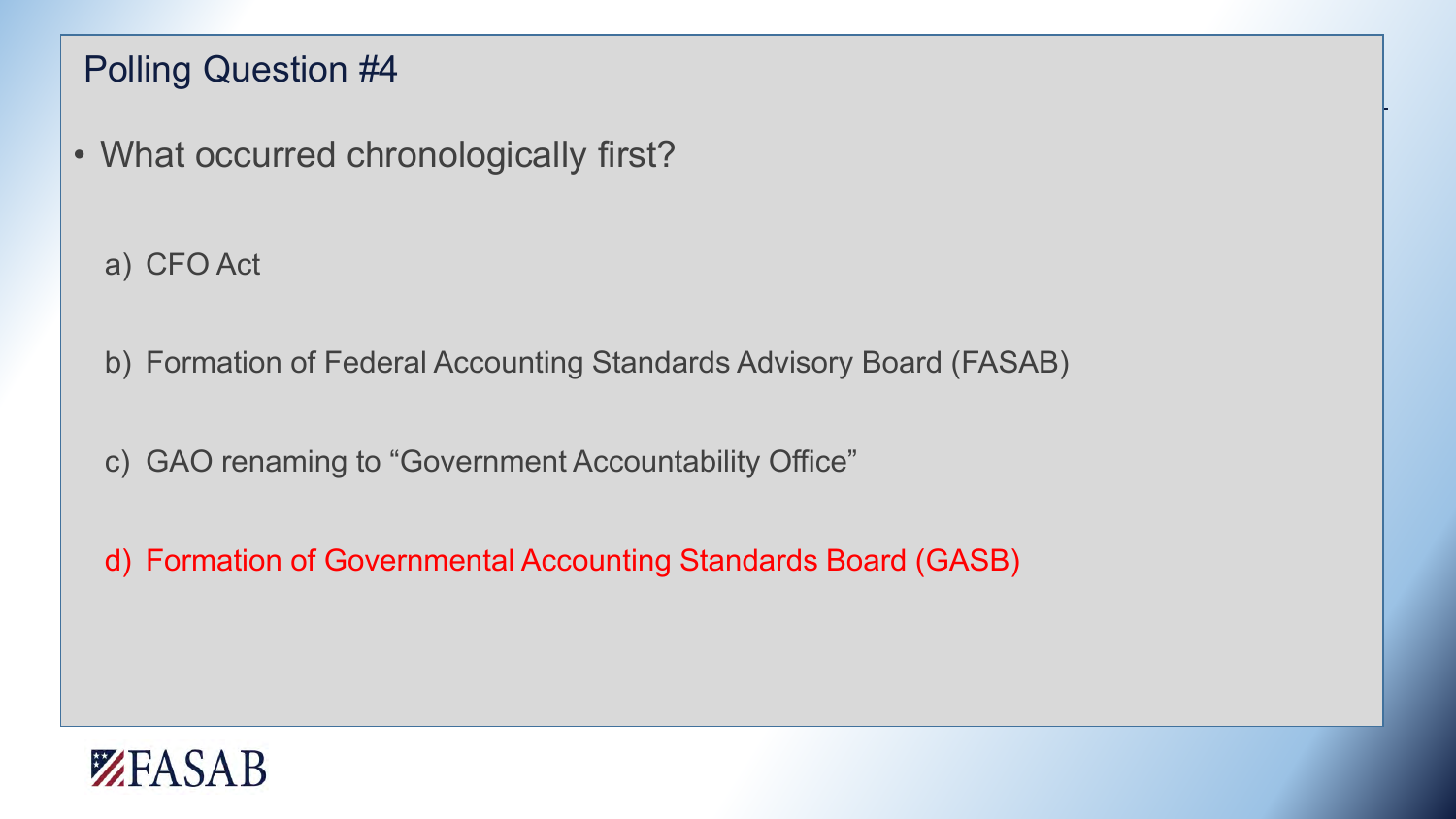

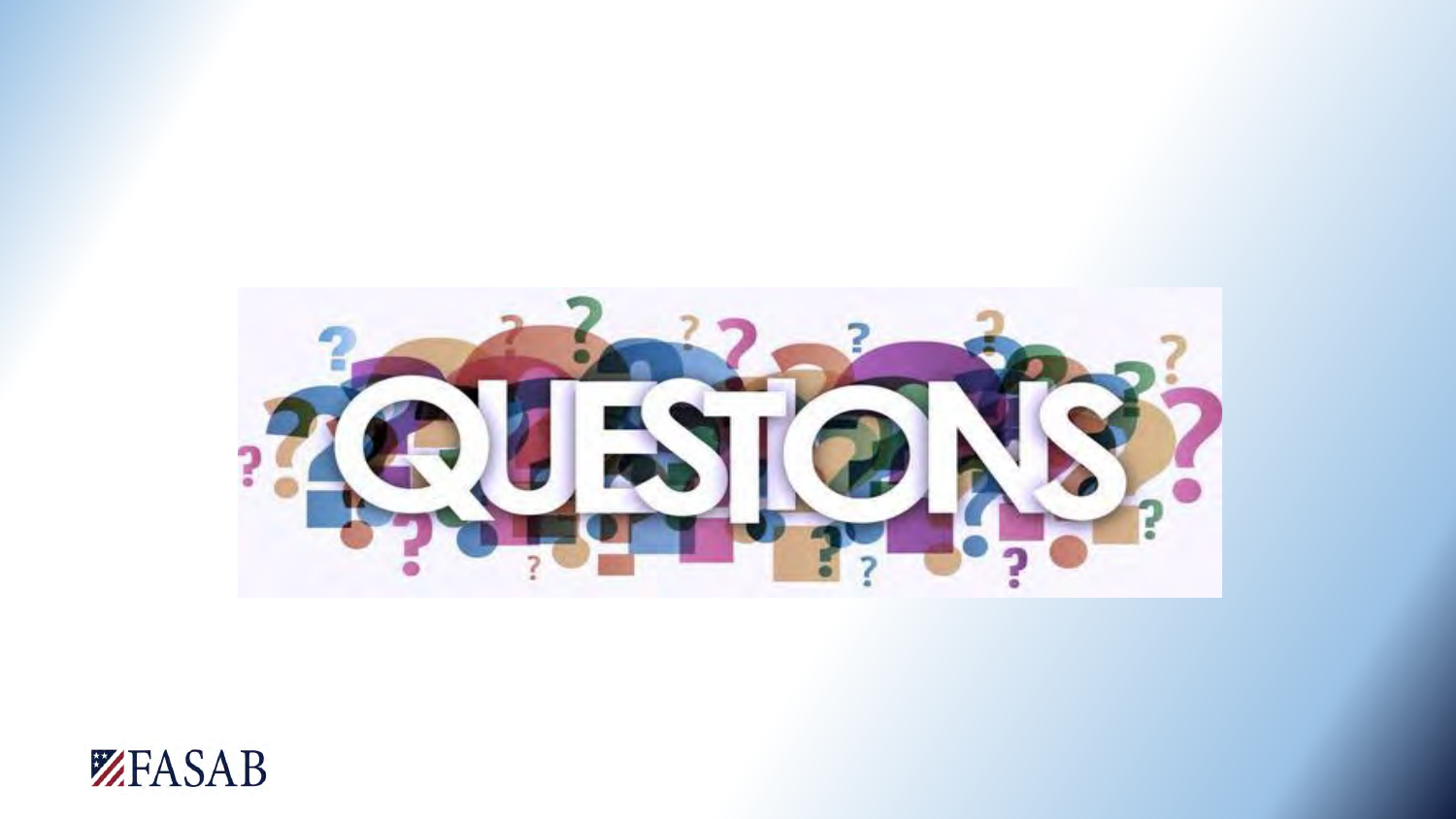# Technical Inquiries

If you need help applying GAAP for implementation or existing accounting issues then visit our updated Technical Inquiry Page to learn

- How we can help
- Who we help
- What you can expect from the TI process once you submit the new form at <https://fasab.gov/technical-inquiries-2/>

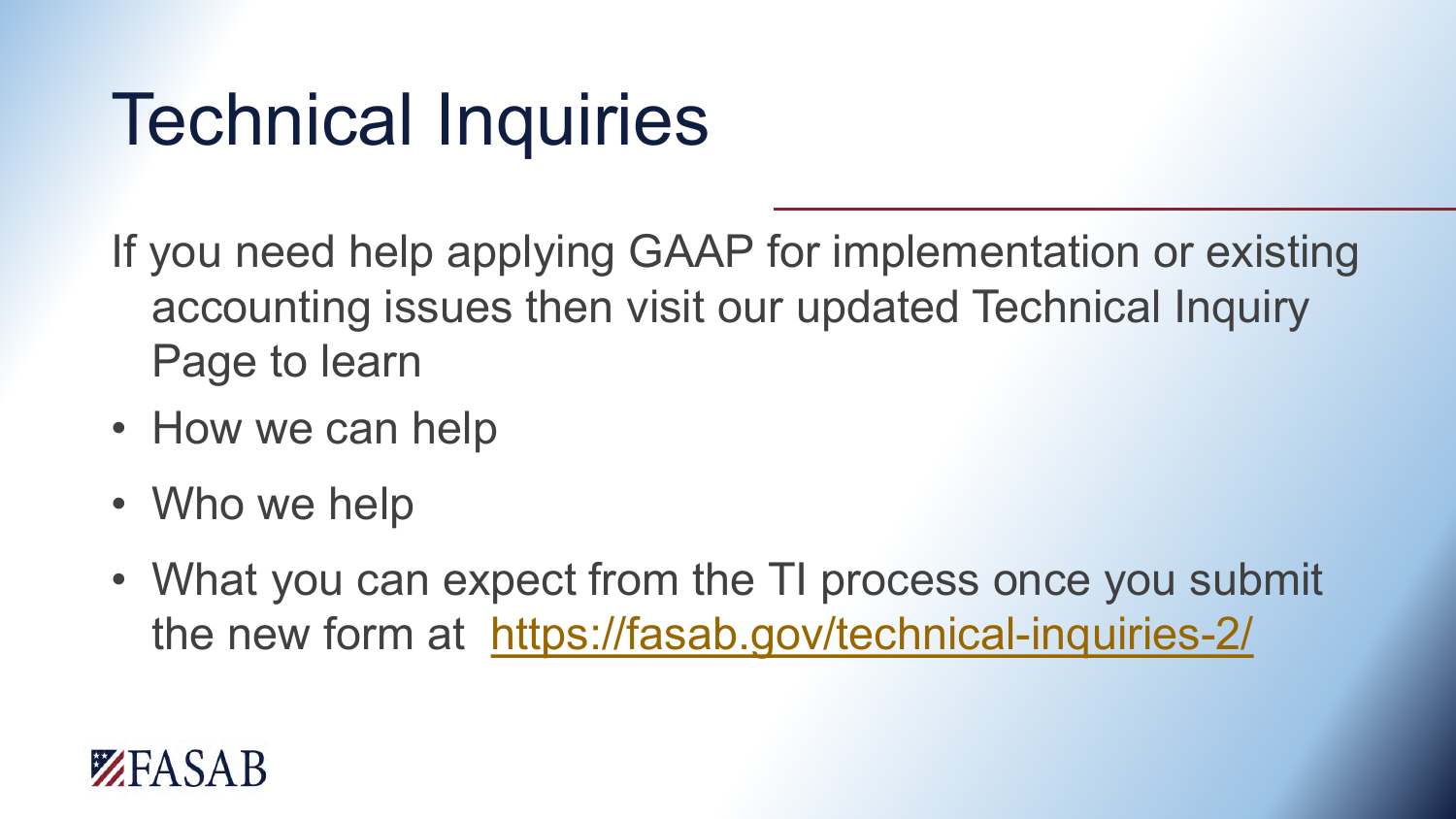#### **Quick Links**

Handbook by Chapter **Board Briefing Materials** 

#### **Connect with Us**

#### Subscribe to our Listserv

Listen to episode 79 of AGA's Accountability Talks podcast featuring Robin Gilliam, who discusses FASAB's climaterelated financial reporting project.

### **D** YouTube

10/20/20 - FASAB 30th Anniversary

6/23/20 - Leases Implementation

#### **FASAB Bits & Bytes Podcast**

Public-Private Partnerships Posted: September 1, 2020

ED Chat Part II: Ms. Payne Interviews Ms. Valentine Posted: October 30, 2019

ED Chat Part I: Ms. Valentine Interviews Ms. Payne Posted: October 28, 2019

## ZEASAB

# How to Stay Connected!

- Sign up for our listserv
- Check out our website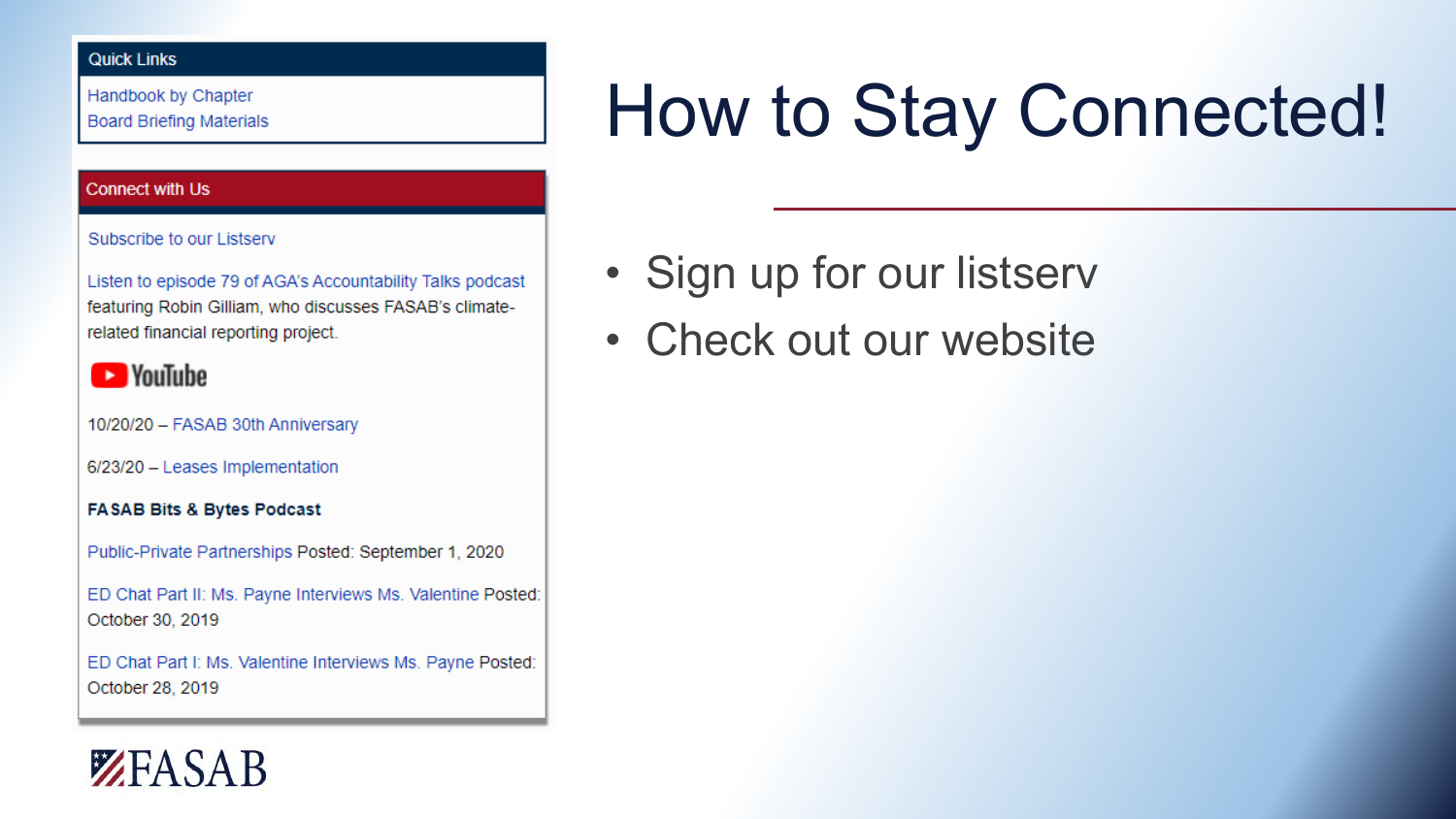# **How to Contact FASAB**

**[www.fasab.gov](http://www.fasab.gov/)**

**[fasab@fasab.gov](mailto:fasab@fasab.gov)**

**(202) 512-7350**



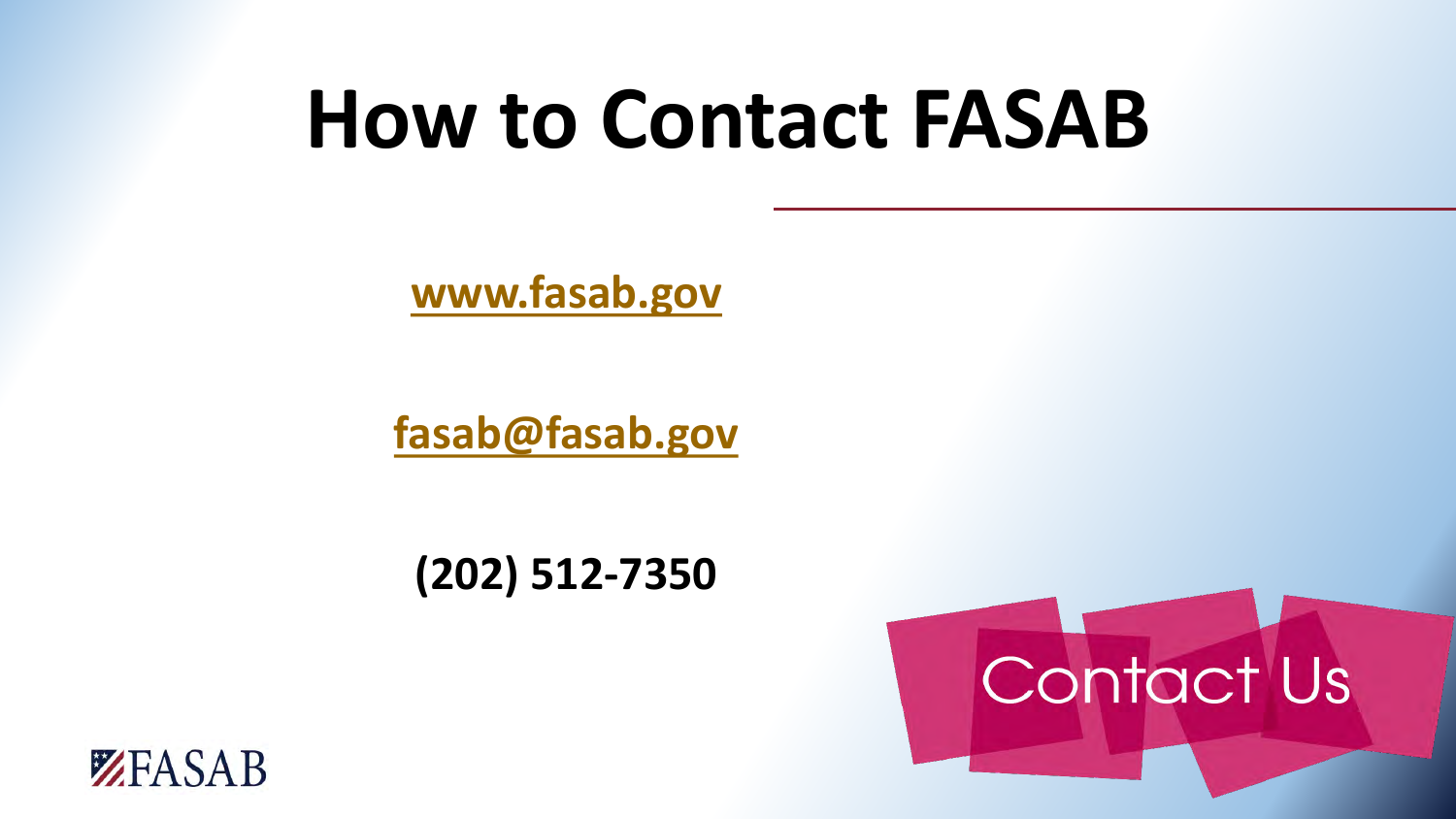# Reference Notes:

- FASB Concepts:
	- Conceptual Framework for Financial Reporting, Chapter 1, The Objective of General Purpose Financial Reporting. [https://www.fasb.org/jsp/FASB/Document\\_C/DocumentPage?cid=1176157498129](https://www.fasb.org/jsp/FASB/Document_C/DocumentPage?cid=1176157498129)
- GASB Concepts:
	- Concepts Statement No. 1, Objectives of Financial Reporting (issued 5/87). <https://www.gasb.org/st/concepts/gconsum1.html>
- FASAB Concepts:
	- SFFAC 1: Objectives of Federal Financial Reporting and SFFAC 4: Intended Audience and Qualitative Characteristics for the Consolidated Financial Report of the United States Government. <https://fasab.gov/accounting-standards/document-by-chapter/>

•